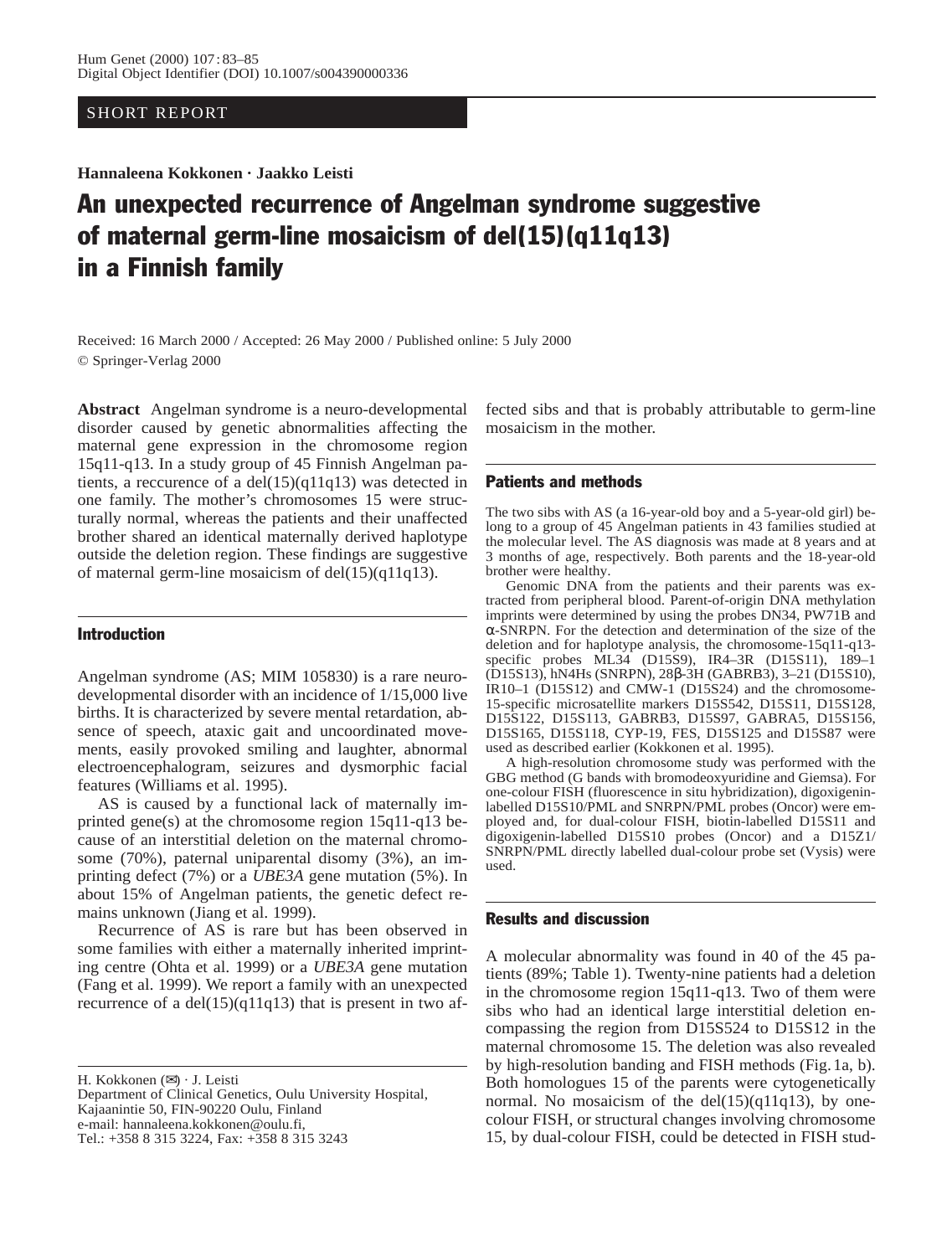| Type of change at $15q11-q13$           | Number of<br>patients | Percentage<br>of total $(\%)$ | Methylation<br>pattern | Other observations                      |
|-----------------------------------------|-----------------------|-------------------------------|------------------------|-----------------------------------------|
| Deletion                                | 29                    | 65                            | Paternal only          | Includes a pair of sibs                 |
| Paternal UPD                            |                       |                               | Paternal only          | Error in paternal meiosis II            |
| Imprinting defect <sup>a</sup>          |                       | 11                            | Paternal only          | Includes a pair of sibs                 |
| UBE3A mutation $\rm^b$                  | 4                     |                               | <b>B</b> iparental     | Includes a case with maternal mosaicism |
| Incompletely characterized <sup>c</sup> |                       |                               | Paternal only          | No deletion detected                    |
| Not known                               |                       |                               | Biparental             |                                         |

a Two patients (family ASF) reported by Ohta et al. 1999, one patient reported by Buiting et al. 1998

<sup>b</sup>To be reported by K. Rapakko et al. c Parental DNA samples not available



**Fig. 1a–d** FISH analysis of the family with recurrent del(15)(q11q13). The affected son's (**a**) and his affected sister's (**b**) chromosomes 15 after hybridization with the probes D15S10 (15q12) and PML (control). *Arrowheads* Deletion site. (**c**) The mother's chromosomes 15 hybridized with probes D15Z1 (short arm, *green*), SNRPN (15q12, *red*) and PML (*red*), excluding a deletion, translocation or inversion. (**d**) A composite view of four different staining phases of a single cell showing the mother's chromosome pair 15 in a simultaneous hybridization with D15S11 (15q12, *green*) and D15S10 (15q12, *red*) probes. The order of the loci is cen-D15S11-D15S10-tel. Counterstain (*1*), D15S11 (*2*), D15S10 (*3*) andD15S11 and D15S10 (*4*). No small paracentric inversion was detected

ies of the mother (Fig. 1c, d). The patients and their unaffected brother also showed an identical, maternally derived haplotype distal to the deletion region, suggesting that all three had inherited the same grandpaternal chromosome 15 from the mother. These findings suggest the presence of germ-line mosaicism of del(15)(q11q13) in the mother.

Recurring deletions of 15q11-q13 are extremely rare. So far, in AS, only one recurrent maternal, grandpaternally derived deletion involving the loci D15S113, D15S10 and GABRB3 has been described in two affected sibs (Saitoh et al. 1992). Maternal translocations (Smeets et al. 1992; Burke et al. 1996) or inversions (Webb et al. 1993) involving the chromosome region 15q11-q13 have been reported to lead to deletions responsible for AS in the offspring. In the present family, these mechanisms can be ruled out because the mother's chromosomes 15 are structurally normal.

Germ-line mosaicism has been reported to account for an unexpected recurrence of many genetic diseases and it seems to be more prevalent than expected (see Zlotogora 1998). In AS, germ-line mosaicism for imprinting centre mutations has been reported (Gilbert et al. 1997). The existence of gonadal mosaicism of del(15)(q11q13) has been anticipated (Stalker and Williams 1998) and this family shows that such mosaicism needs to be taken into consideration in genetic counselling.

**Acknowledgements** We gratefully acknowledge the AS families for their contributions to this study. We thank Drs. Marck Lalande, Bernhard Horsthemke, Daniel Driscoll and Uta France for the probes used, and Dr. Claes Wadelius for providing us some of the primers employed here. Furthermore, we wish to thank all the physicians who referred patients to us. We also thank our laboratory staff for expert technical assistance and Ms. Riitta Mattlar for helping us in collecting samples of the index family. This research was partly supported by the Alma and K. A. Snellman Foundation, Oulu, Finland.

#### Reference

- Buiting K, Dittrich B, Gross S, Lich C, Fäber C, Buchholz T, Smith E, Reis A, Bürger J, Nöthen MM, Barth-Witte U, Janssen B, Abeliovich D, Lerer I, Ouweland AMW van den, Halley D, Schrander-Stumpel C, Smeets H, Meinecke P, Malcolm S, Gardner A, Lalande M, Nicholls R, Friend K, Schulze A, Matthijs G, Kokkonen H, Hilbert P, Maldergem L van, Glover G, Carbonell P, Willems P, Gillessen-Kaesbach G, Horsthemke B (1998) Sporadic imprinting defects in Prader-Willi syndrome and Angelman syndrome: implications for imprint switch models, genetic counseling and prenatal diagnosis. Am J Hum Genet 63:170–180
- Burke LW, Wiley JE, Glenn CC, Driscoll DJ, Loud KM, Smith AJ, Kushnick T (1996) Familial cryptic translocation resulting in Angelman syndrome: implications for imprinting or location of the Angelman gene? Am J Hum Genet 58:777–784
- Fang P, Lev-Lehman E, Tsai T-F, Matsuura T, Benton CS, Sutcliffe JS, Christian SL, Kubota T, Halley DJ, Meijers-Heijboer H, Langlois S, Graham JM Jr, Beuten J, Willems PJ, Ledbetter DH, Beaudet AL (1999) The spectrum of mutations in *UBE3A* causing Angelman syndrome. Hum Mol Genet 8:129–135